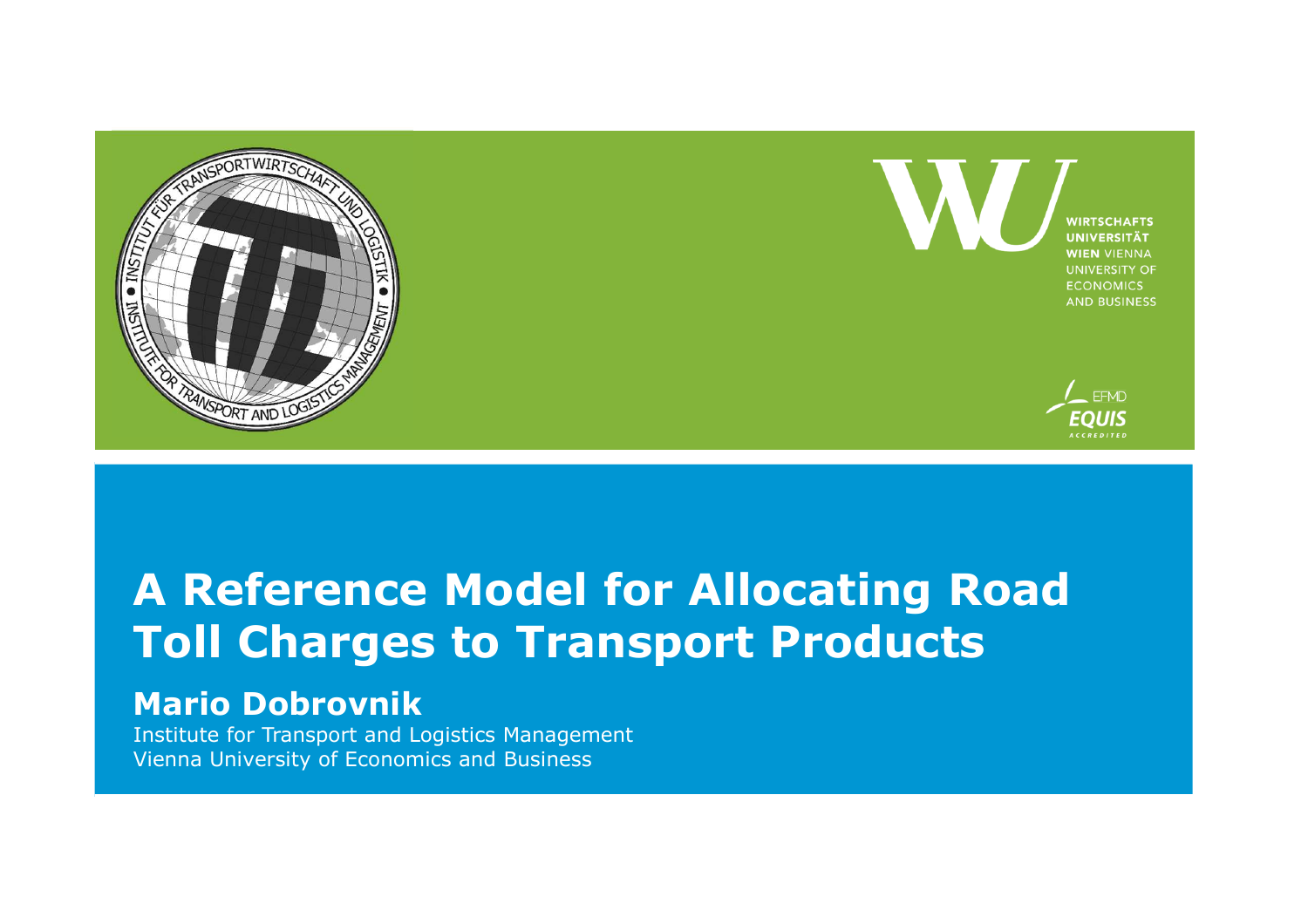### **MotivationToll cost allocation as a challenge**





2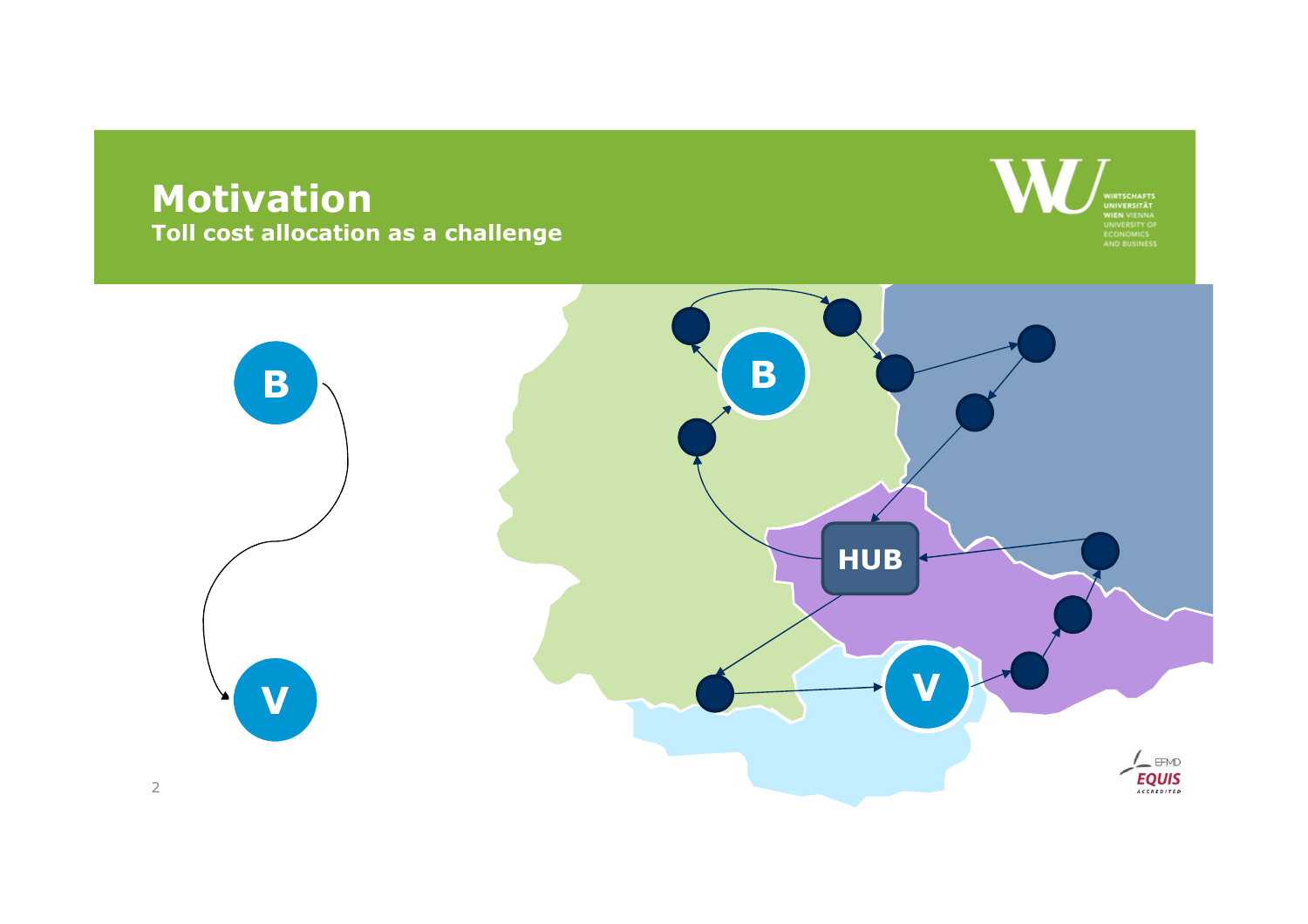**Research gap and questionToll cost allocation as a blind spot in academia?**



- significant **expansion** of **road infrastructure** (esp. in CEE)
- **Example 2 increasing introduction of toll systems**
- **heterogeneous** and country-specific toll **solutions**

**Demand for transparent, effective** and simple **calculation schemes** for determining and allocating transport costs

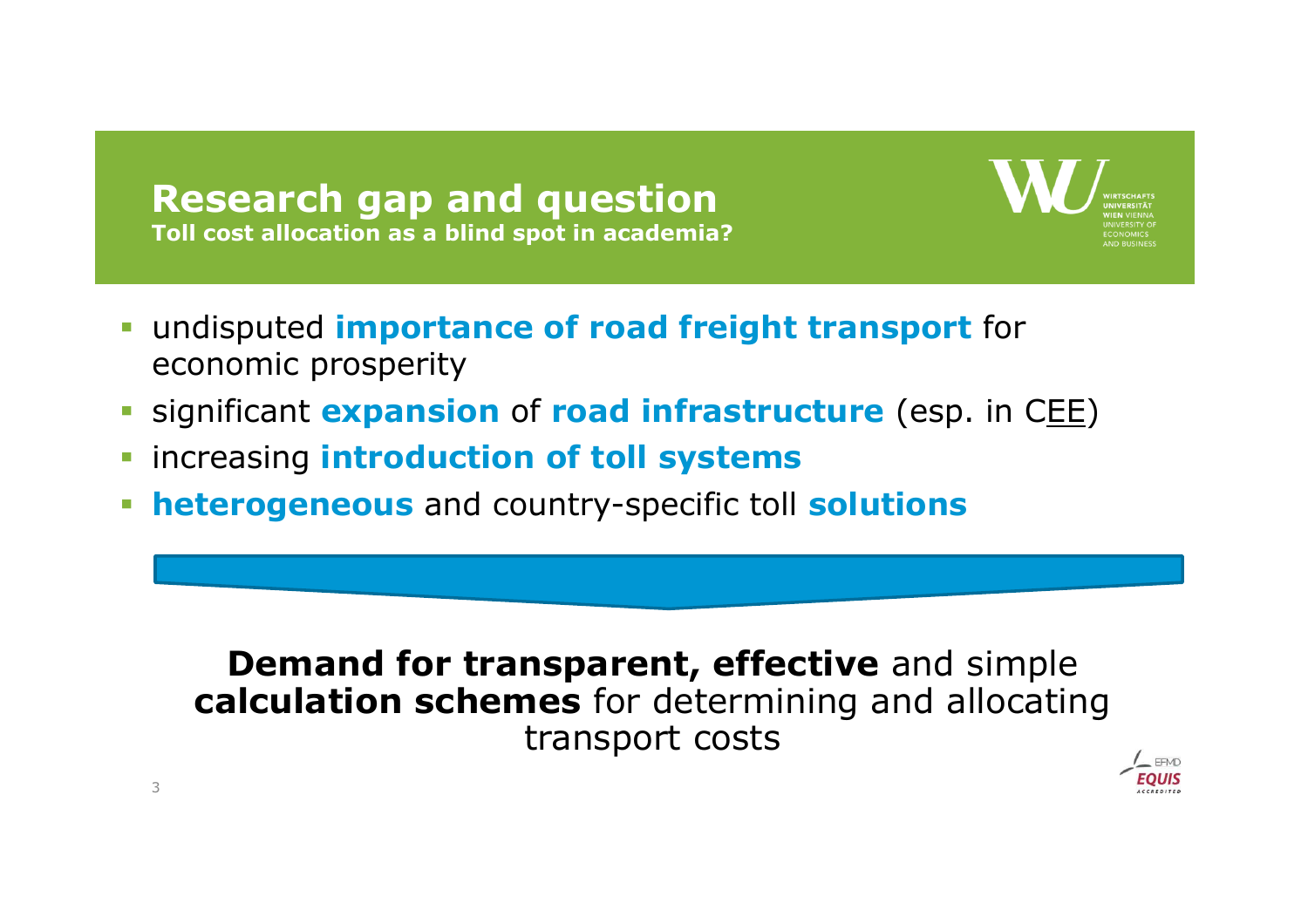**Research gap and questionToll cost allocation as a blind spot in academia?**



- insufficient consideration in traditional GIS
- often inefficient and inexplicable , practitioner models'

What are the **requirements** for a cost allocation scheme for distance-based road toll charges in freight transport?

**RQ1**

How can a **reference model** for road toll cost calculation and allocation be formulated?**RQ2** calculation and allocation be formulated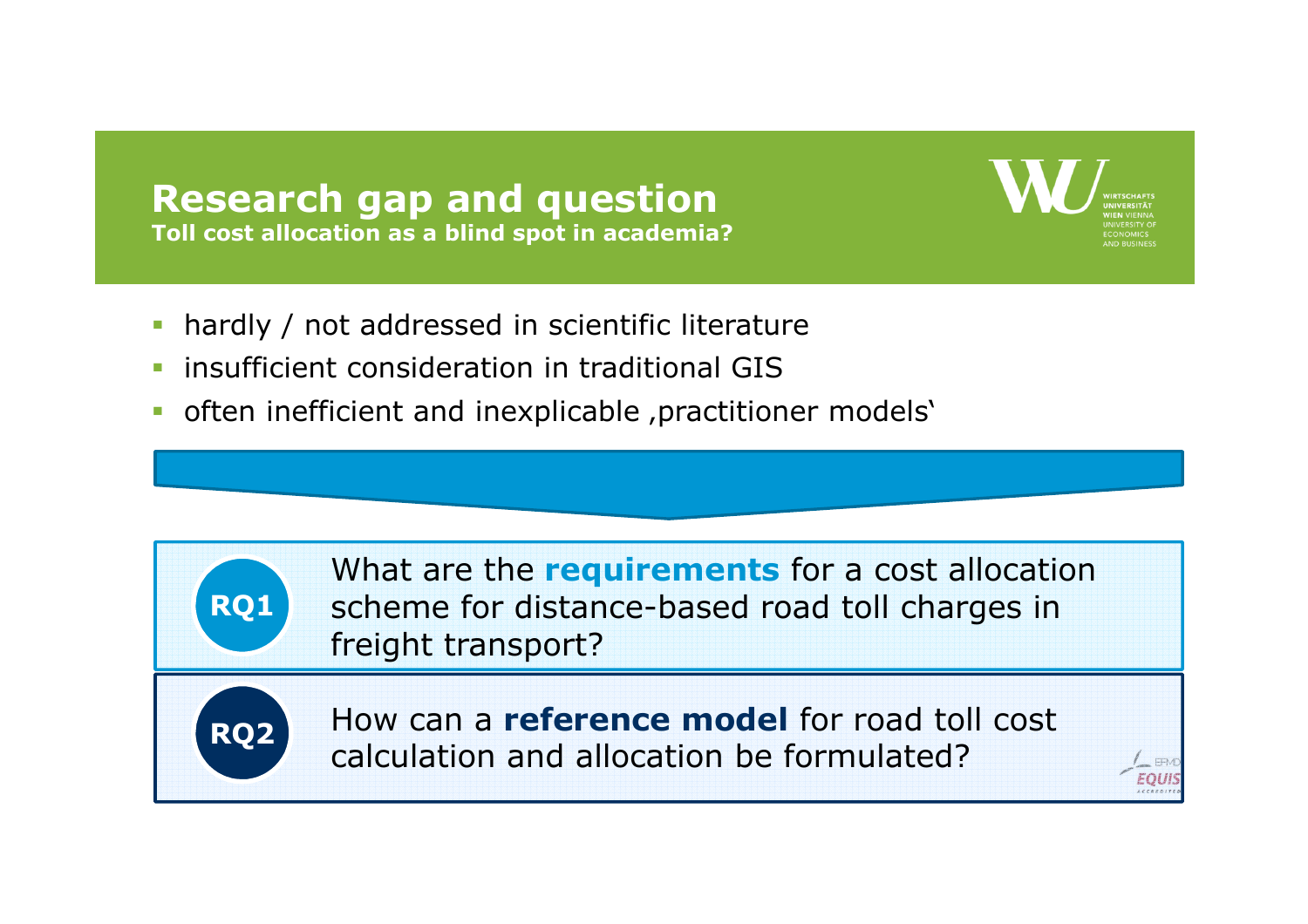## **Research design**



**UNIVERSITÄT<br>
WIEN VIENNA<br>
UNIVERSITY OF<br>
ECONOMICS<br>
AND BUSINESS**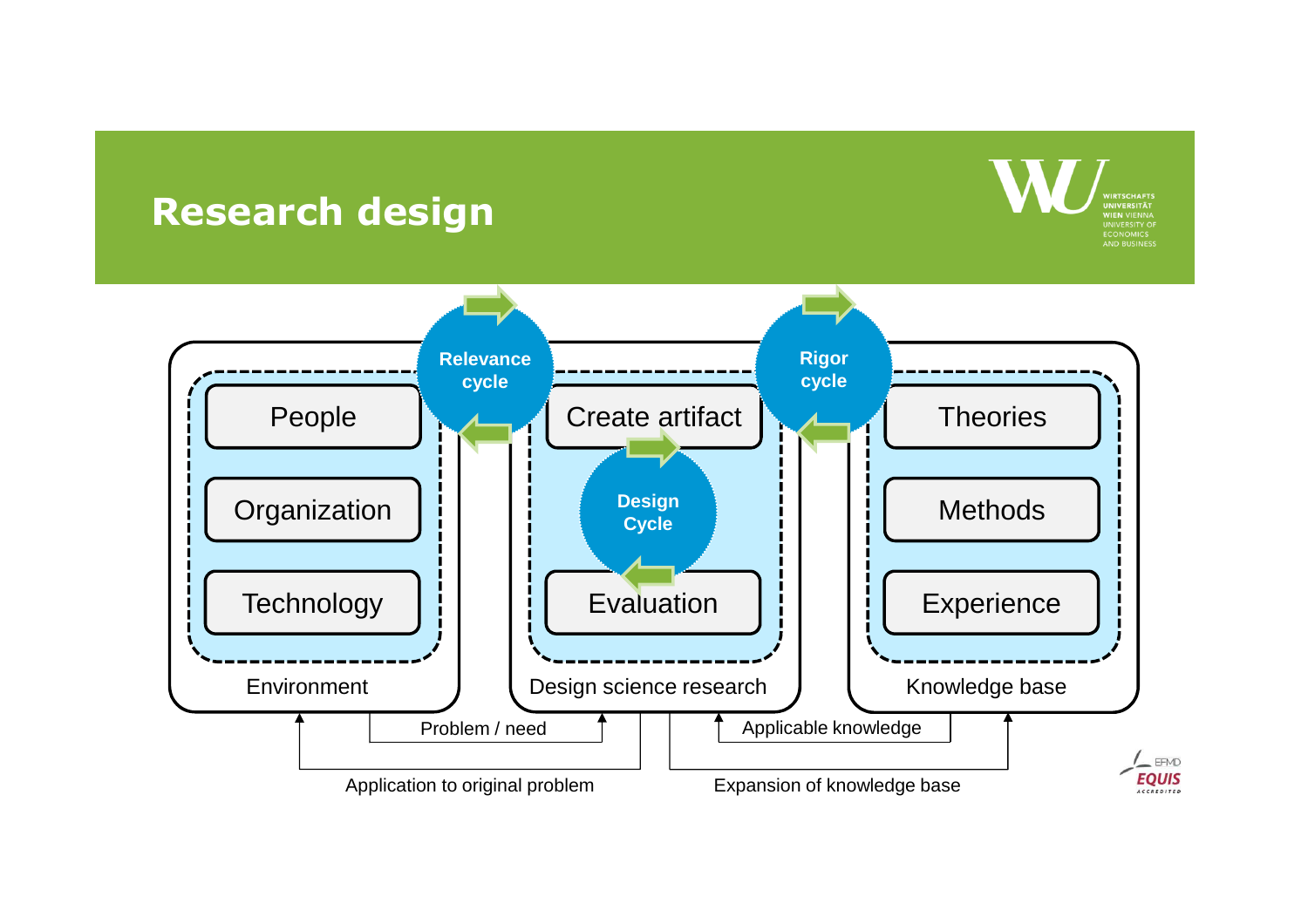### **Requirements analysisVarious stakeholders have to be considered**



#### **Shipper**

- transparent and consistent
	- г relation-specific
	- $\mathbf{r}$  inter-relational consistency
- $\mathcal{L}_{\mathcal{A}}$  fair (reflection of true costs)
- **cost attribution** based on causation principle

#### **Transport company**

- $\mathcal{C}$ communicable
- $\mathcal{L}_{\mathcal{A}}$ transparent
- $\mathcal{C}^{\mathcal{A}}$ cost-effective
- $\overline{\phantom{a}}$ affordable
- automated or  $\mathbf{r}$ manual processing
- $\mathcal{C}^{\mathcal{A}}$  approximation of enterprise-specific production system (e.g. hub structure)

#### **Modeler**

- п reasonably precise
- ×, expandable
	- countries / regions $\blacksquare$
	- $\mathcal{L}_{\mathcal{A}}$ road classes, …
- ÷, adaptable
- $\blacksquare$  low maintenance effort



**Stakeholder requirements as a critical success factor**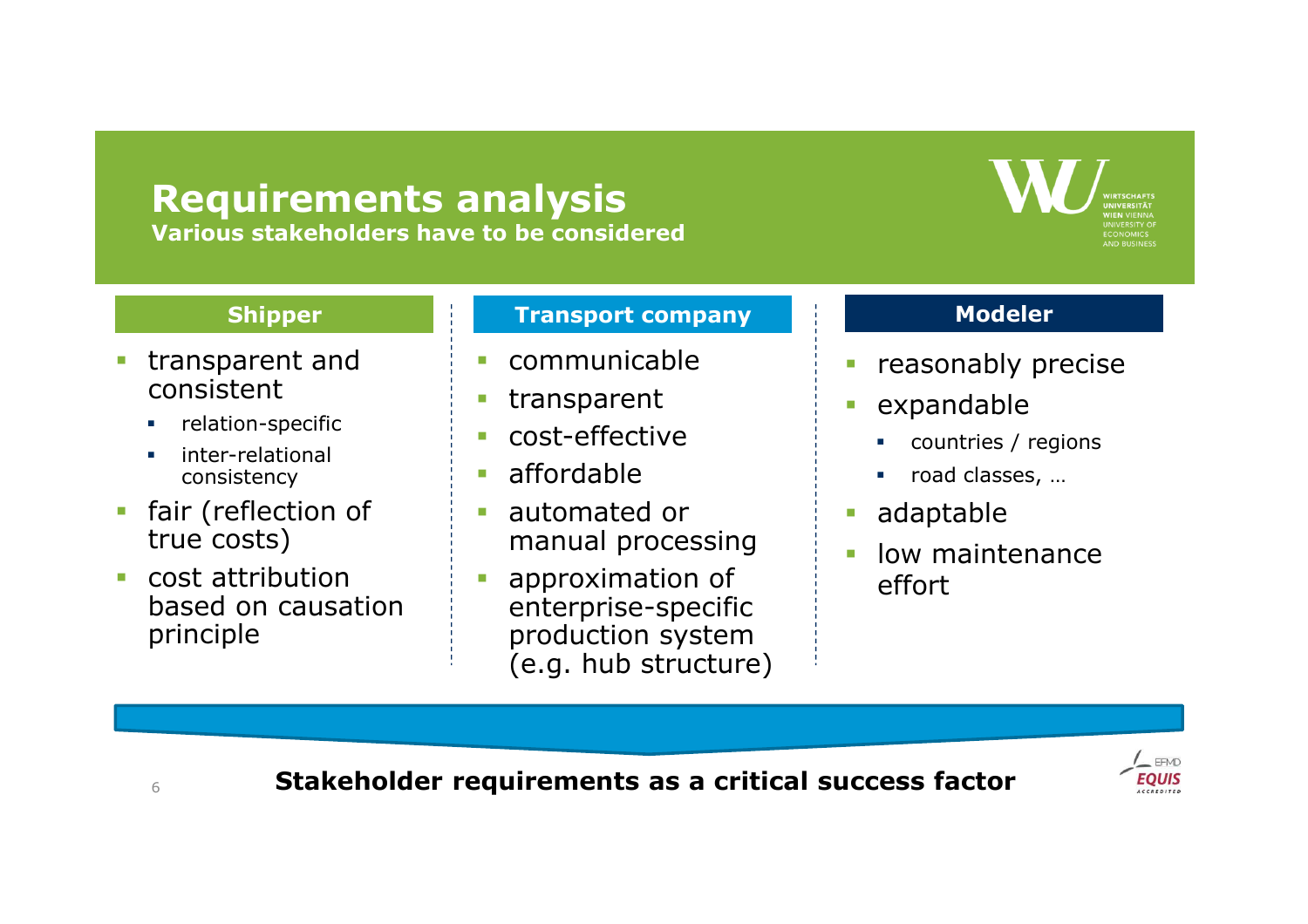## **Proposed reference model**



#### **Distance matrix**

| <b>PLZ</b>              | LI | $\overline{\mathbf{2}}$ | 3 | $\overline{\mathbf{4}}$ | $\sim 100$ | $\mathbf n$ |
|-------------------------|----|-------------------------|---|-------------------------|------------|-------------|
| $\mathbf{1}$            |    |                         |   |                         |            |             |
| $\overline{\mathbf{2}}$ |    |                         |   |                         |            |             |
| 3                       |    |                         |   |                         |            |             |
| $\overline{\mathbf{4}}$ |    |                         |   |                         |            |             |
| 111                     |    |                         |   |                         |            |             |
| $\mathbf n$             |    |                         |   |                         |            |             |

 Calculation of **toll-specific distance** for O/D pairs

#### **Zone matrix**

| <b>PLZ</b>            | 1              | $\overline{\mathbf{2}}$ | 3            | 4              | <b>SALE</b> | $\mathbf n$  |
|-----------------------|----------------|-------------------------|--------------|----------------|-------------|--------------|
| 1                     | $\mathbf{1}$   | $\overline{2}$          | 3            | $\overline{4}$ |             | 3            |
| $\overline{2}$        | 2              | $\mathbf 0$             | 2            | $\mathbf{1}$   | $\cdots$    | 8            |
| 3                     | $\mathbf{3}$   | $\overline{2}$          | $\mathbf{0}$ | $\overline{7}$ |             | $\mathbf{1}$ |
| 4                     | $\overline{4}$ | $\mathbf{1}$            | 7            | $\mathbf{1}$   | $\cdots$    | 2            |
| $\alpha$ and $\alpha$ | $\cdots$       | $\cdots$                | $\cdots$     | $\cdots$       |             | 5            |
| $\mathbf n$           | 3              | 8                       | 1            | $2^{\circ}$    | 5           | 0            |

 Weighted toll-distance-based zoning

#### **Cost rate approximation**

| $G. \setminus$ Zone | $\mathbf{1}$ | $\overline{\mathbf{2}}$ | 3          | <b></b>    | $\mathbf{m}$ |
|---------------------|--------------|-------------------------|------------|------------|--------------|
| < 1k                | <b>EUR</b>   | <b>EUR</b>              | <b>EUR</b> | $\ddotsc$  | <b>EUR</b>   |
| < 2k                | <b>EUR</b>   | <b>EUR</b>              | <b>EUR</b> | $\cdots$   | <b>EUR</b>   |
| $<$ 3 $k$           | <b>EUR</b>   | <b>EUR</b>              | <b>EUR</b> | $\ddotsc$  | <b>EUR</b>   |
| < 4k                | <b>EUR</b>   | <b>EUR</b>              | <b>EUR</b> | $\ddotsc$  | <b>EUR</b>   |
|                     | $\cdots$     | $\cdots$                | $\cdots$   | $\ddotsc$  | <b>EUR</b>   |
| $<$ Xk              | <b>EUR</b>   | <b>EUR</b>              | <b>EUR</b> | <b>EUR</b> | <b>EUR</b>   |

- **Cost calculation for** combination of
	- distance zone
	- *weight of shipment* \*

 $\sqrt{\frac{1}{2}}$  EFMD **EQUIS** ACCREDITED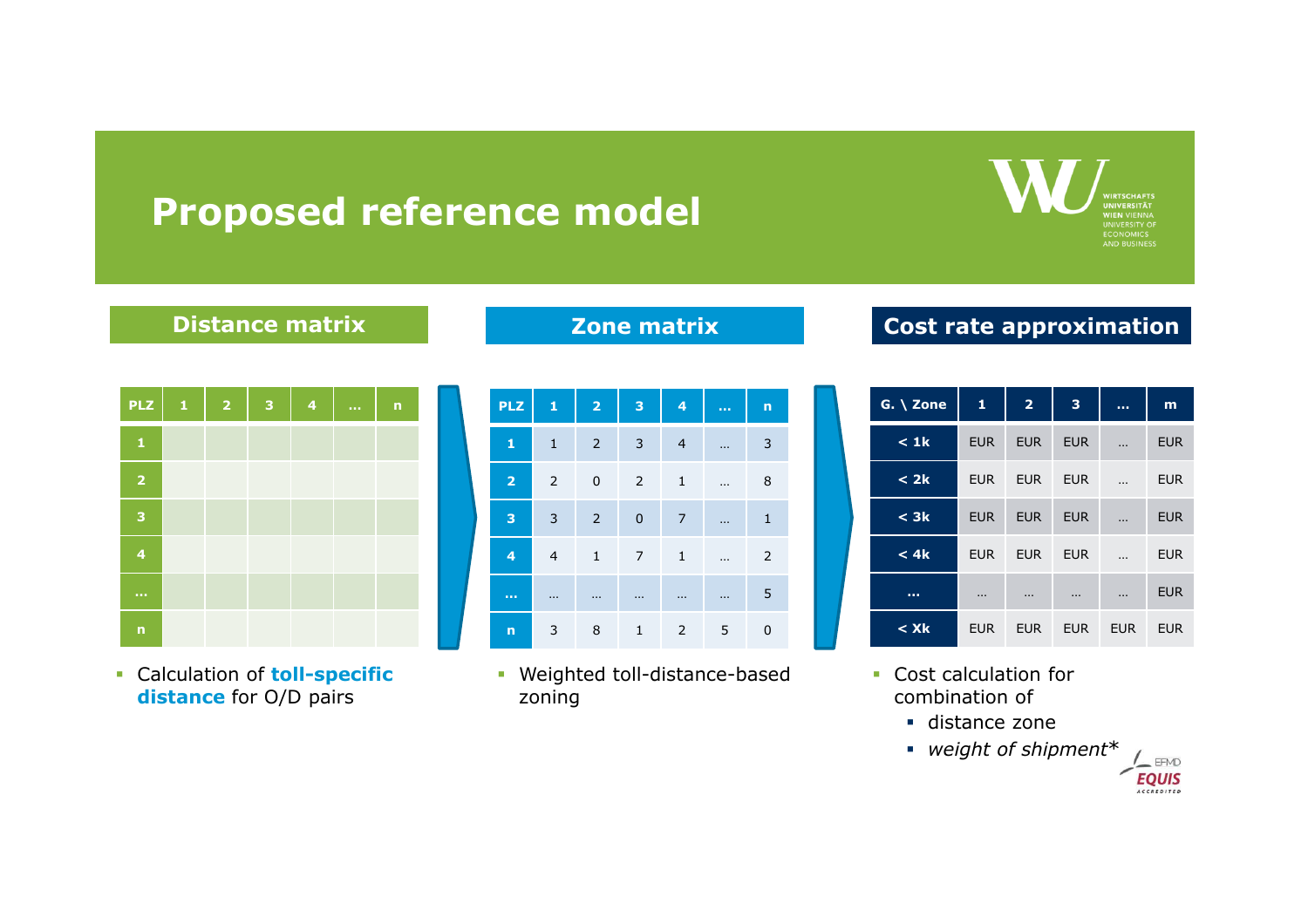## **Proposed reference model**





**Step 1: Define set of nodes** 

**Step 2:** Model network and production logic

- **Step 3: Define routes**  for all pairs of (O/D) nodes
- **Step 4: Calculate effective** toll distances